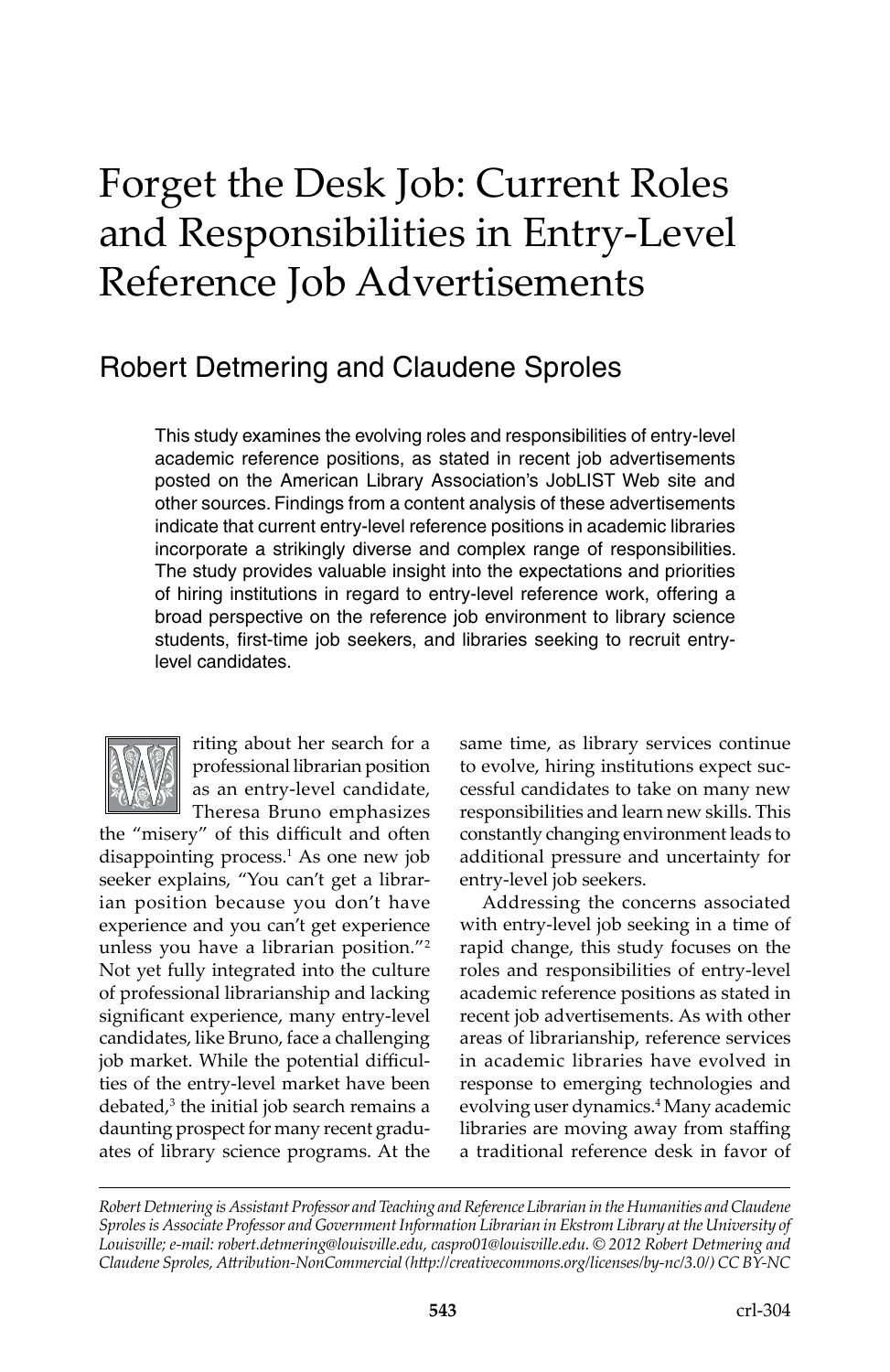multifaceted and collaborative learning spaces, such as an information commons. These areas merge several services into one location, decreasing the importance of a traditional desk. Coupled with changes in physical space, academic reference librarians have adopted many new roles, such as serving as "embedded librarians" in particular classes, offering electronic outreach services such as chat and texting, participating in virtual and social networking environments, collaborating with faculty on information literacy initiatives, and much more.<sup>5</sup> As a result, beginning reference librarians must be prepared for a diverse range of responsibilities, and hiring institutions must carefully consider their priorities for reference positions.

This study of job advertisements attempts to categorize a complex job environment as well as providing insight into how academic libraries currently envision the role of the reference librarian within the library itself and the larger campus community. The central questions for the study include:

1. What are the primary duties and responsibilities of an entry-level academic reference librarian?

2. What trends are emerging in entrylevel academic reference work?

3. What skills will successful entrylevel candidates need to meet the expectations defined by hiring institutions in recent job advertisements?

Results should be of interest to those currently enrolled in library science programs, first-time job seekers, libraries seeking to recruit entry-level candidates, and anyone interested in the evolving nature of reference librarianship. Although a few content analyses of job advertisements have discussed requirements to obtain an entry-level reference position or categorized listed job duties in advertisements, no study has researched the stated duties of entry-level positions in reference. Thus, this study provides unique value as a snapshot of current reference responsibilities at the entry level.

#### **Literature Review**

Of the many studies that have focused on job advertisement analysis, a few have explored trends in job duties. In 2001, Beverly Lynch and Kimberley Robles Smith reviewed public and technical service job advertisements in academic settings to ascertain how the nature of positions changed from 1973 to 1998.<sup>6</sup> For reference positions, they found in the beginning no mention of instruction duties. By 1998, however, such duties were pervasive in all the ads surveyed. They also discovered emerging requirements in all positions for technology skills and behavioral attributes such as effective communication. Their findings also indicated a new demand for specialized skill sets.

Karen Croneis and Pat Henderson examined job advertisements with the word "digital" or "electronic" in the title published in *College and Research Libraries News* (*C&RL News*) from 1990 to 2000.7 Analyzing various aspects of the advertisements, including position title, functional area, institution type, and job responsibilities, they found that positions with responsibilities in the digital or electronic realm increased significantly during the period, moving beyond public services to include many other functional areas of the library and incorporating both traditional and new job duties for librarians.

Lori Goetsch traced the evolving nature of reference, subject, and systems librarian positions by studying a selection of *C&RL News* job advertisements from 1995, 2000, and 2005.8 Her analysis of position titles as well as job responsibilities and requirements indicated that the role of technology in the profession had become increasingly important over time. Goetsch delineates four primary areas of responsibility for professional librarians in the 21st century: "consulting services; information lifecycle management; collaborative print and electronic collection building; and information mediation and interpretation."9 Recently, John Meier examined fifty-three job advertisements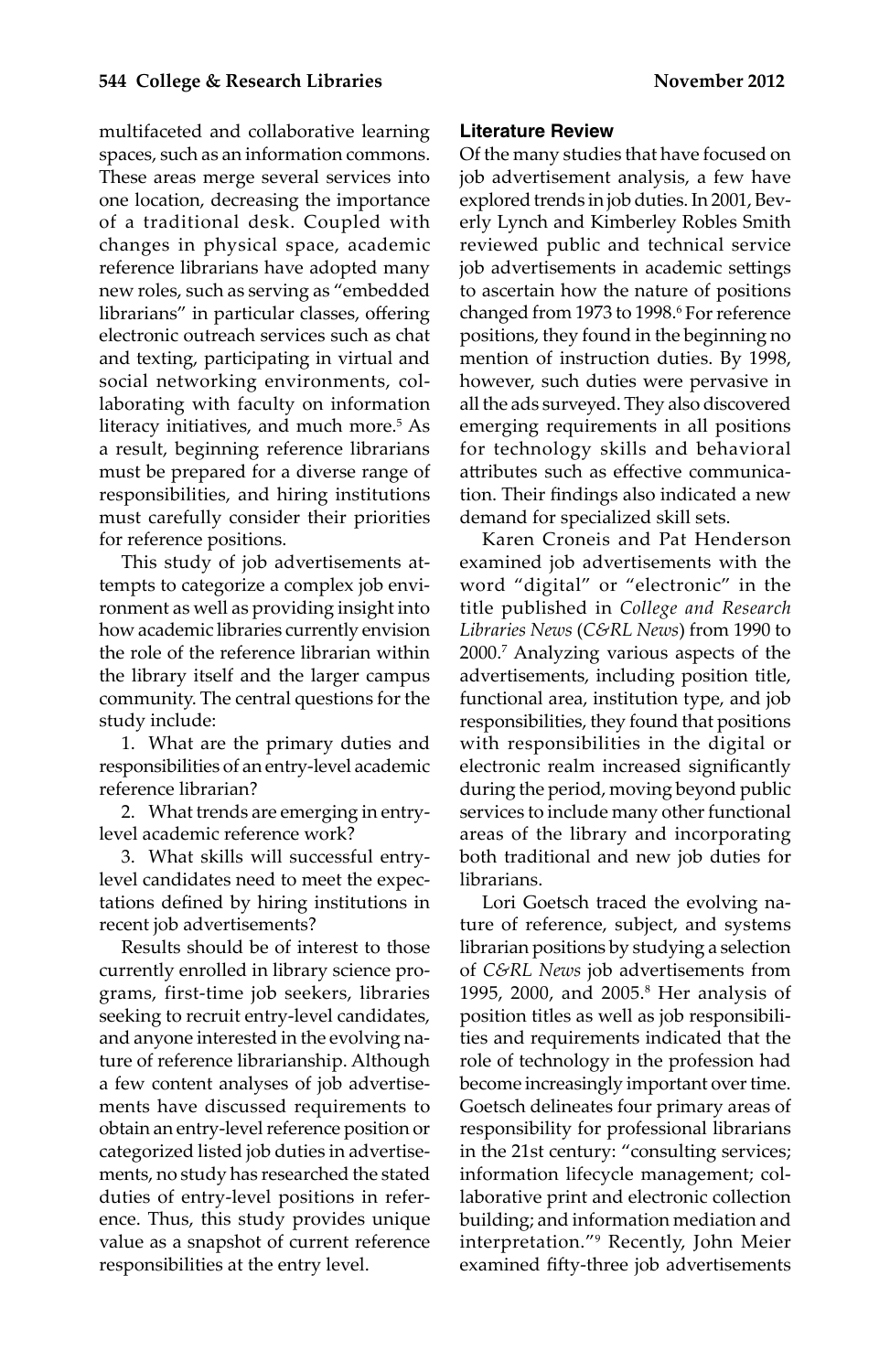for science and engineering librarians posted on the American Library Association (ALA) *JobLIST* Web site in 2008 and 2009.10 He scrutinized job duties to assess the increase in tasks assigned to these librarians based on numbers found in other studies. Meier discovered a marked increase in the number of duties required of the positions, while the actual number of open positions decreased.

Hanrong Wang, Yingqi Tang, and Carley Knight scanned reference job ads posted in *C&RL News* from 1966 to 2009 to track the historical development of the profession.<sup>11</sup> Examining reference positions, they calculated the number of open positions, educational background, duties and responsibilities of the position, and variations in job titles. Over the years, an enormous growth in reference positions occurred. Analysis revealed that, in addition to standard duties of "reference, instruction, and collection development," by the late 1990s, "[W]eb design, library systems, distance education support, and digitizing" emerged as common responsibilities for reference librarians.<sup>12</sup>

Entry-level librarianship, too, has been discussed in relation to job ad analysis in a variety of studies over the years. David Reser and Anita Schuneman examined more than 1,000 job ads from 1988 to investigate differences between public and technical services librarians.13 For their study, they defined entry-level as "(1) had no work experience mentioned in the advertisement; (2) had a statement specifying that no experience was necessary; or (3) were labeled 'entry level."<sup>14</sup> They found that 18 percent of positions listed could be classified as entry-level, and reference posted more entry-level positions than technical services. They concluded that employers should relax requirements for entry-level catalogers to encourage more LIS students to seek careers in technical services. In a follow-up to Reser and Schuneman's article, Penny Beile and Megan Adams expanded the analysis to include systems librarians.15 They used the same criteria as Reser and

Schuneman to determine entry-level positions and ultimately classified 20 percent of advertised positions as entry-level. Overall, their research determined that librarian positions were requiring more specialization, and they identified a trend toward accepting non-MLS professionals for librarian positions.

In 2004, Claudene Sproles and David Ratledge looked at academic entrylevel jobs over a period of twenty years to determine if entry-level jobs were decreasing over time.16 They found that the percentage of entry-level positions remained relatively constant, but the requirements for these positions increased dramatically. They determined that actual work experience is a virtual necessity to secure an open position. Using the criteria set forth by Sproles and Ratledge, Robert Reeves and Trudi Bellardo Hahn studied the requirements for entry-level positions in public, special, and academic libraries during a period between 2006 and 2009.<sup>17</sup> Results showed that the vast majority of entry-level jobs were in the academic setting. Entry-level positions were increasing, along with the requirements to obtain these positions. Personal attributes such as communication and collaboration skills were valued along with experience. Confirming the findings of Sproles and Ratledge, Reeves and Hahn argued that new graduates realistically need to gain practical experience in the field before obtaining their first professional jobs.

#### **Methodology**

As previous studies have indicated, it is no longer possible to obtain an adequate sample of print advertisements, as most employers prefer to post ads online for a limited time. Rachel Applegate notes that "researchers interested in more than a onetime snapshot must create their own archives by preserving identified job ads in a personal repository" to create an adequate sample.18 To collect a representative archive of entry-level academic reference job ads for this study, several online sources were monitored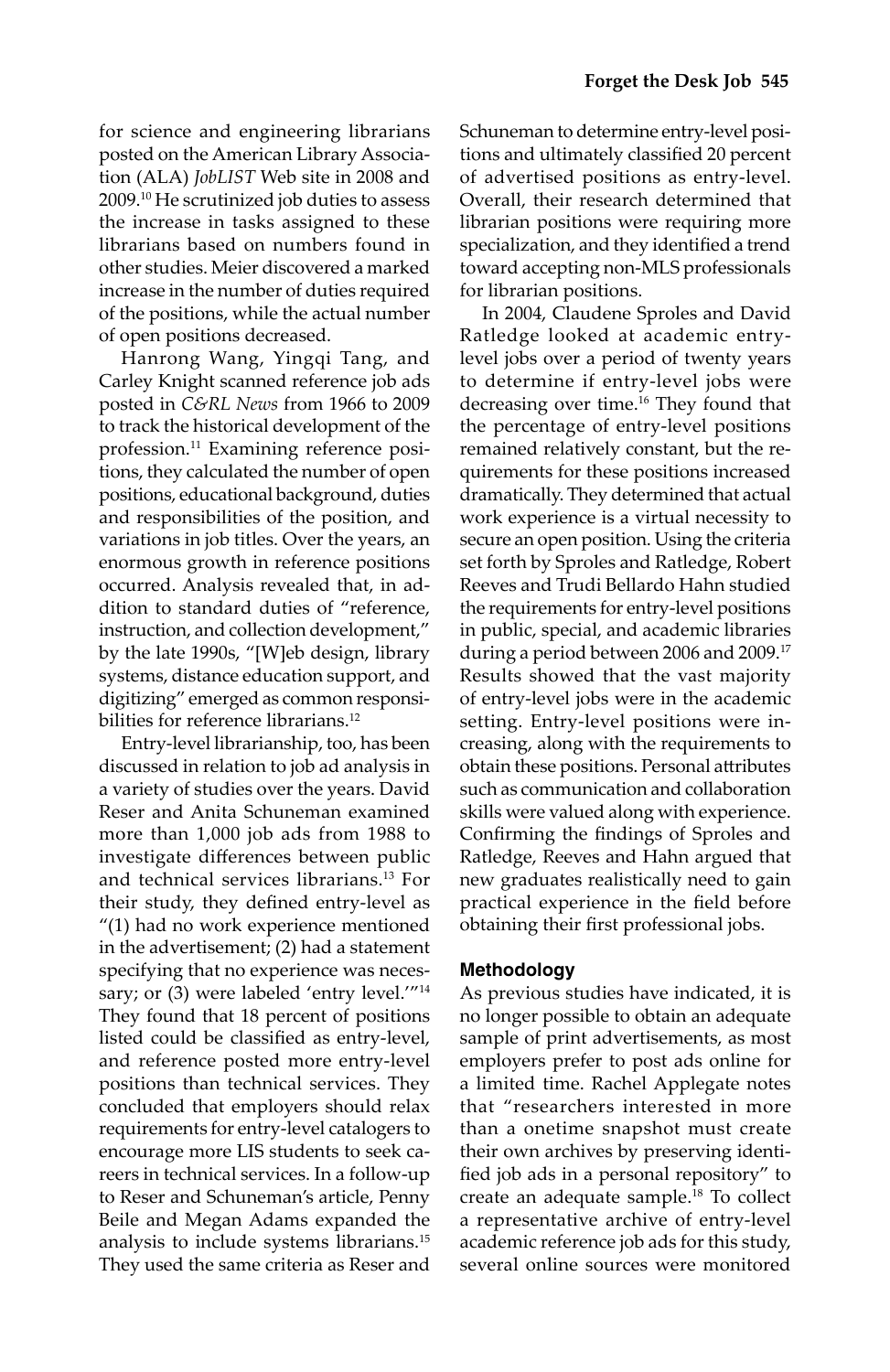from January to December 2010. The Web sites ALA *JobLIST* and *LISjobs.com* were monitored weekly, in addition to the popular reference listserv, LIBREF-L (hosted by Kent State University), and the popular information literacy and library instruction listserv, ILI-L (hosted by the American Library Association and the Association of College and Research Libraries). Institutional Web sites were consulted for the complete ad if only a partial description was provided in the original posting.

From the ads gathered, stated job requirements were analyzed to determine if the position was entry-level. Using the criteria originally refined by Sproles and Ratledge and later employed by Reeves and Hahn, ads were categorized as entrylevel if they met the following criteria:

• Ad says "entry-level;"

• No mention of required professional experience;

• No experience or duties impossible for entry-level librarians to gain.

While subjective, the third criterion allows for consideration of paraprofessional or other types of work experience obtained before entering the profession. Ads that implied a requirement for professional experience, such as those involving extensive administrative duties or requiring progressively responsible experience, were excluded from the sample. For ads to be included in the study, they needed to be full-time, permanent positions. Community college positions, as well as positions outside the United States, were excluded from the study.

Ads were classified as reference positions if the primary job duties were in a reference department. Ads that required work on the reference desk, but primary job responsibilities were clearly in another area, such as collection development or Web services, were excluded. At the end of the year, 385 entry-level job ads were gathered. Of these, 192 (49.9%) entry-level ads were identified as reference positions. While this sample is not necessarily comprehensive, it provides a significant and

representative sample of entry-level job postings in reference at the national level.

The stated job duties listed in the ads were then assigned to broad categories. As job ads often incorporate a wide variety of responsibilities, these responsibilities often overlapped and were included in more than one category. In certain instances, the authors collectively made subjective judgment calls in assigning responsibilities to particular categories because, inevitably, different libraries employ different terminology to describe job duties. The following types of duties, which emerged during the coding process, reflect distinct areas of responsibility included in the sample. The duties were also divided into three larger categories: traditional duties, emerging duties, and other duties. Traditional duties encompassed tasks normally associated with a reference department:

• The **Reference** category includes the provision of reference or research assistance in some form (in person, by phone, by e-mail, or any other form of communication) to students, faculty, or other user groups. This includes general assistance in multiple subject areas as well as subject-specific assistance. This category also includes the provision of individual or group research consultations.

• The **Information Literacy and Library Instruction** category includes the development and delivery of library instruction or information literacy sessions or courses. This includes both traditional classroom teaching and online instruction. While in-person or online reference assistance often incorporates teaching, for the purposes of this study, Information Literacy and Library Instruction is a distinct category comprising only those duties and responsibilities related to the formal provision of instruction in a classroom or online setting.

• The **Departmental Liaison** category includes responsibilities involving communication or consultation with specific academic departments. The liaison role often requires the librarian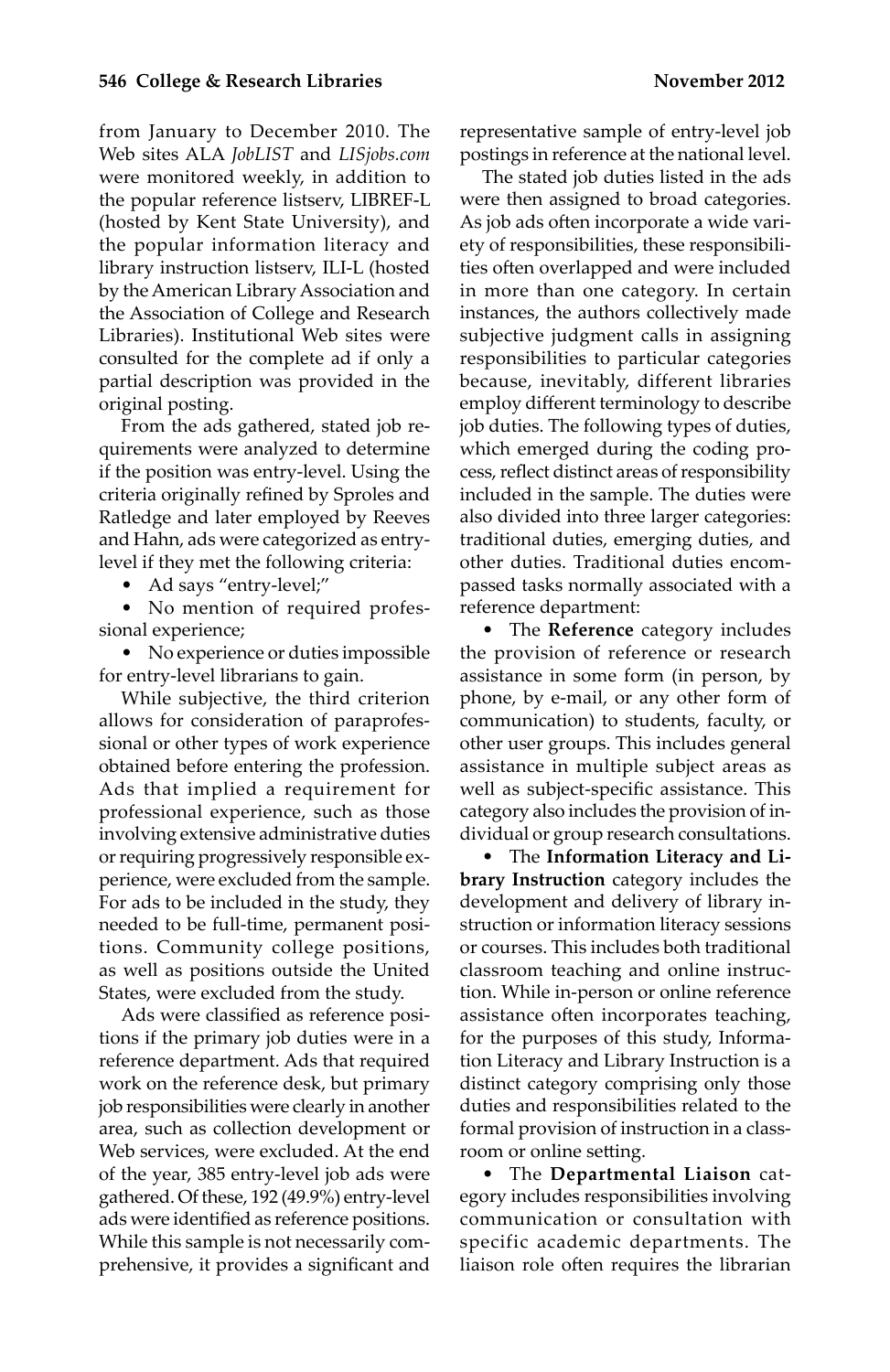to cultivate and maintain close ties with faculty members or students in particular departments.

• The **Collection Development** category includes activities related to building and maintaining library collections in general or specific subject areas. This includes the selection of resources in all formats.

• The **Supervision/Management** category describes duties related to supervising and/or training staff members, student workers, or other librarians. This category also entails various defined leadership roles or administrative functions within the library organization, such as the supervision of a particular department or unit. Tasks such as creating schedules or evaluating employee performance are included as well.

Emerging duties were defined as responsibilities not historically associated with reference work or newer tasks that have started to appear in ads:

• The **Promotion/Marketing** category relates to promoting or marketing library services to external groups. This may include hosting library-related events, making presentations on or off campus, and/or developing brochures or other promotional materials. This category defines promotion in a broad sense, beyond the more limited or narrowly focused role of the departmental liaison.

• The **Technology** category includes activities that expressly involve the use of computer or computer-related technology. This may include authoring Webbased content, creating online tutorials, incorporating emerging technologies into library services, digitizing materials, or other responsibilities. While technology of this nature certainly plays a role in almost all aspects of current library jobs, this category focuses on duties the hiring institution has defined as having a specific technology component and that will likely require a certain set of specialized skills to carry out effectively.

• The **Planning/Implementation** category includes activities that require direct participation in the design, development, and/or implementation of various programs, services, and goals. This differs from the supervision/management category as it involves the coordination of initiatives rather than the direct supervision of personnel. While many job responsibilities involve planning or implementation to varying degrees, this category only includes tasks that expressly mention participation in some type of developmental process.

• The **Governance** category involves participation in library or campuswide committees, task forces, or governing bodies.

• The **Assessment** category involves assessing or evaluating library programs and/or services. Job ads rarely mention specific assessment measures or tools, such as user surveys, but they often include assessment as a general responsibility.

• The **Scholarly Communication**  category includes activities related to scholarly communication, data sharing, digital publishing, or similar areas.

Other duties included items necessary for promotion and tenure, or miscellaneous items that did not fit into other categories.

• The **Professional Activity** category includes responsibilities related to professional organizations beyond the purview of an individual library or institution. This category also includes scholarly activities, including publishing. Responsibilities in this category are often associated with promotion and tenure at certain institutions.

• The **Other Duties** category includes unique or uncommon reference duties (such as cataloging or circulation responsibilities). In addition, this category includes tasks defined by ambiguous statements such as "other duties as assigned."

### **Analysis and Discussion**

Roughly half (49.9%) of entry-level jobs found were reference positions. This was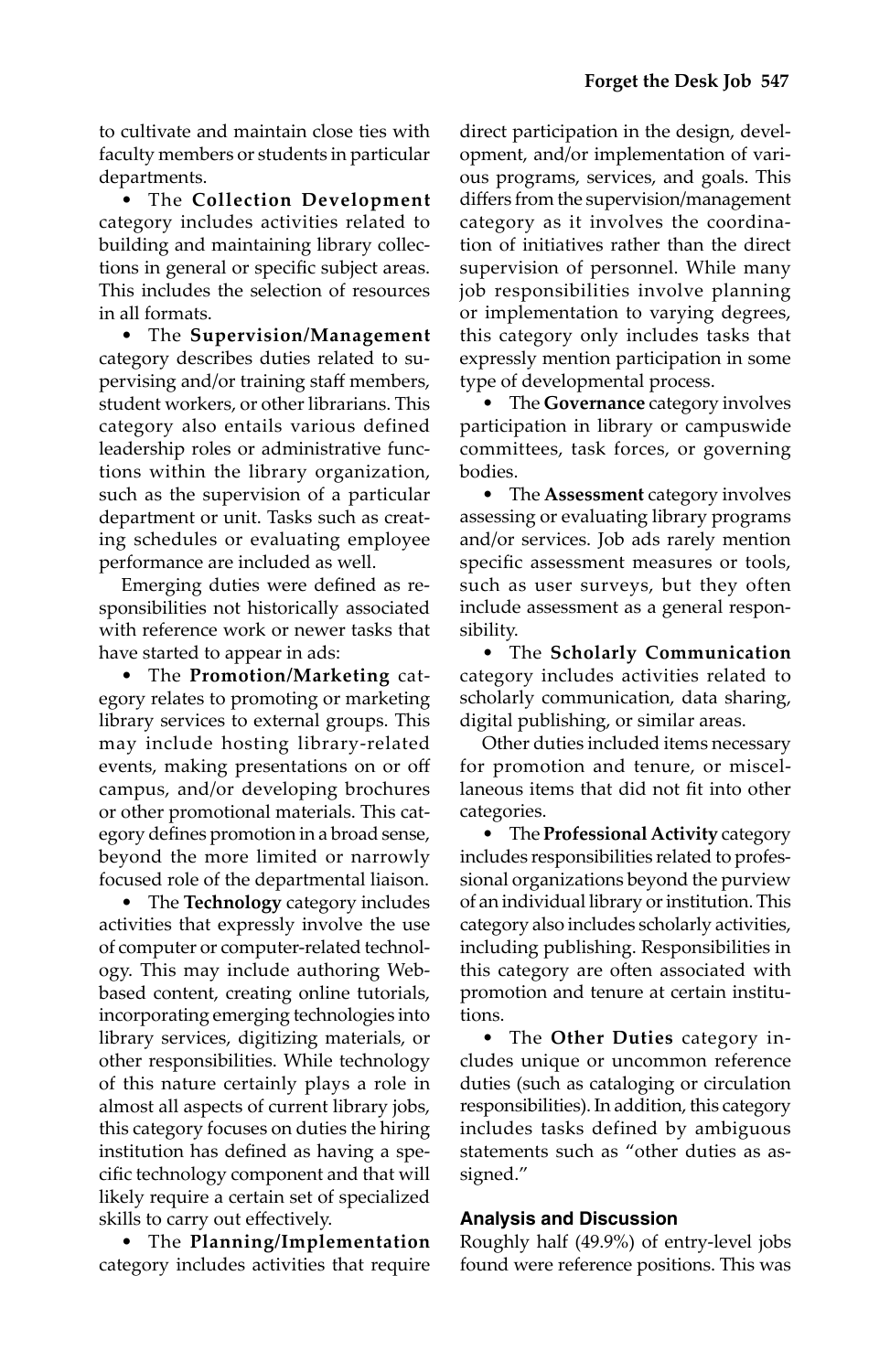

down from Sproles and Ratledge's findings of 64 percent in 2002.19 This finding suggests the transfer of reference positions to other areas, such as electronic resources or an information commons. Most positions evaluated required several varying types of job duties. Analysis revealed an average of almost seven separate categories of responsibility per ad (see figure 1). A total of 70.8 percent of ads included duties in six or more categories, and 22.9 percent included duties in nine or more categories. This underscores Meier's assertion that job duties continue to increase.<sup>20</sup> Entry-level candidates will be expected to perform a wide variety of tasks on the job, many of which may not be directly related to their initial training or knowledge.

Almost 97 percent of the ads collected for this study listed responsibilities in the

| TABLE 1<br><b>Duties by Number of Ads</b> |                         |            |
|-------------------------------------------|-------------------------|------------|
| Duty                                      | <b>Number</b><br>of Ads | Percentage |
| Reference                                 | 190                     | 98.9%      |
| <b>Information Literacy</b>               | 186                     | 96.8%      |
| Departmental Liaison                      | 150                     | 78.1%      |
| Collection Development                    | 146                     | 76.0%      |
| Technology                                | 105                     | 54.7%      |
| Planning/Implementation                   | 94                      | 49.0%      |
| Promotion/Marketing/Outreach              | 82                      | 42.7%      |
| Professional Activity                     | 80                      | 41.7%      |
| Governance                                | 75                      | 39.1%      |
| <b>Other Duties</b>                       | 57                      | 29.7%      |
| Assessment                                | 57                      | 29.7%      |
| Supervision/Management                    | 51                      | 26.6%      |
| <b>Scholarly Communication</b>            | 14                      | 7.3%       |

area of information literacy and library instruction. See table 1 and figure 2 for the breakdown of percentages by category. Indeed, formal instructional duties appeared almost as often as reference service duties (which appeared in 98.9 percent of the ads) and were often emphasized as core responsibilities, either through prominent placement in a position title (such as "Instruction and Research Services Librarian" or "Reference and Instruction Librarian") or through extended statements regarding teaching, pedagogy, and/or instructional design. Thus, from an institutional perspec-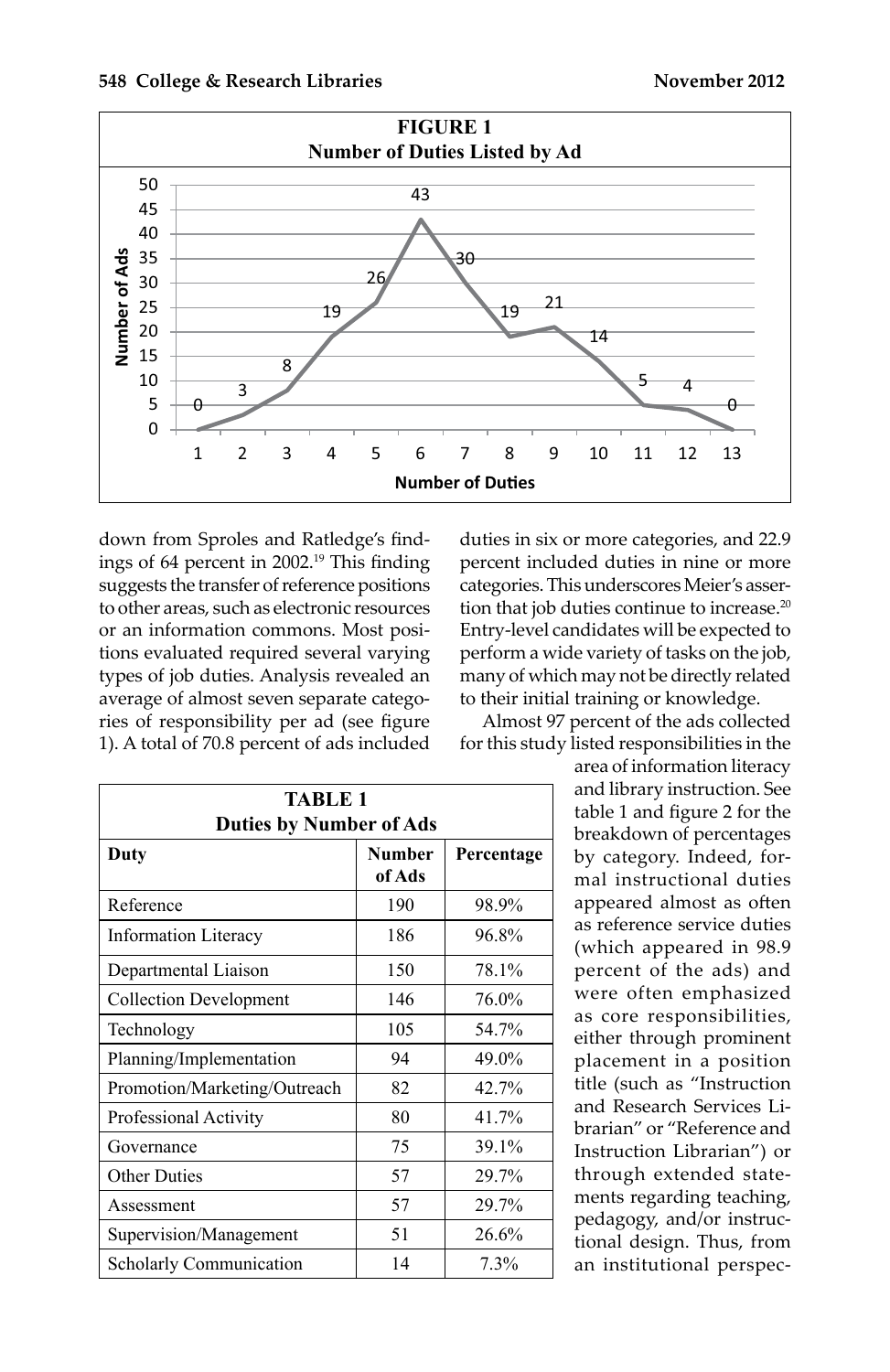

tive, while reference and instruction may not be synonymous, they are essentially inseparable. In contrast, less than a decade ago, Sproles and Ratledge reported that only 39 percent of entry-level reference jobs required knowledge of bibliographic instruction.21 While knowledge differs from duty, it nevertheless illustrates the importance of information literacy. Given this huge jump in a relatively short

period, it is clear that an entry-level job candidate interested in academic reference should expect that teaching will be mandatory in any position she or he obtains and, in most cases, defined as a central component of the position.

The high frequency of traditional collection development (76.0%) and departmental liaison (78.1%) responsibilities in the sample (see figure 3) were an

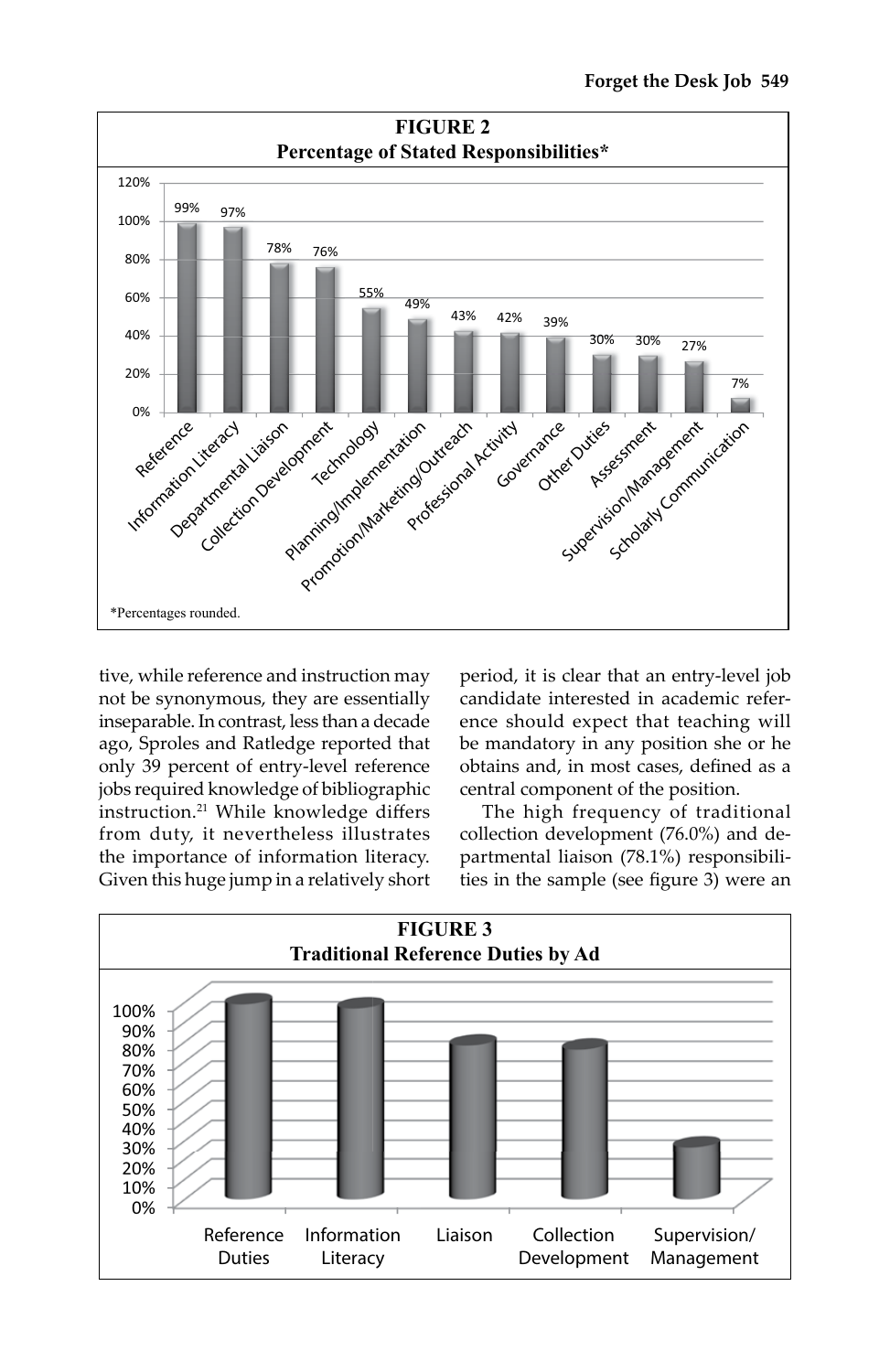expected finding in light of Wang, Tang, and Knight's study.<sup>22</sup> Trends noted in the ads included new responsibilities for content management such as curating data in various subject areas, managing electronic subscriptions, and participating in vendor relations. The widespread inclusion of departmental liaison duties further demonstrates the need for entrylevel reference librarians to gain practical experience with collection development, since these librarians will often be required to communicate and collaborate with teaching faculty regarding library collections. Another emerging component of liaison work is increased classroom collaboration with faculty, reiterating the need for effective instruction skills in reference work.

Numerous ads (42.7%) referred to emerging responsibilities in promotion, marketing, and/or outreach to various groups, both on and off campus (see figure 4). Considering this number in light of the large percentage of ads that included liaison responsibilities, the findings of this study agree with Wang, Tang, and Knight's assertion that "[l]iaison and outreach services have become one of the core duties of reference librarianship."23 These responsibilities reflect a new consultant role for librarians away from the reference desk, and they also support Goetsch's findings that "marketing and public relations specialists" are increasingly valued by libraries.<sup>24</sup> Indeed, the sample for this study indicates that entry-level reference librarians will often direct their energies externally, not only in terms of providing an expert service but also in terms of promoting or selling the value of that service. In some positions, the ability to engage in an effective reference interview or teach an information literacy session may be just as important as the ability to market and promote these and other library services. The difference between these two related reference roles (provision of service and promotion of service) is not trivial. The ever-increasing number of publications on library marketing attests to the significance of this distinctive role in the contemporary practice of librarianship.<sup>25</sup> Therefore, entry-level reference librarians need to be able to develop a strong understanding of the needs of faculty, administrators, and other stakeholders in the academic environment and to reach out to these groups effectively.

More than one quarter (26.6%) of the collected ads included responsibilities in the area of supervision and/or management. Occasionally, hiring institutions defined a specific supervisory role for the position (such as leading a particular department or team); however, in most instances, institutions simply indicated

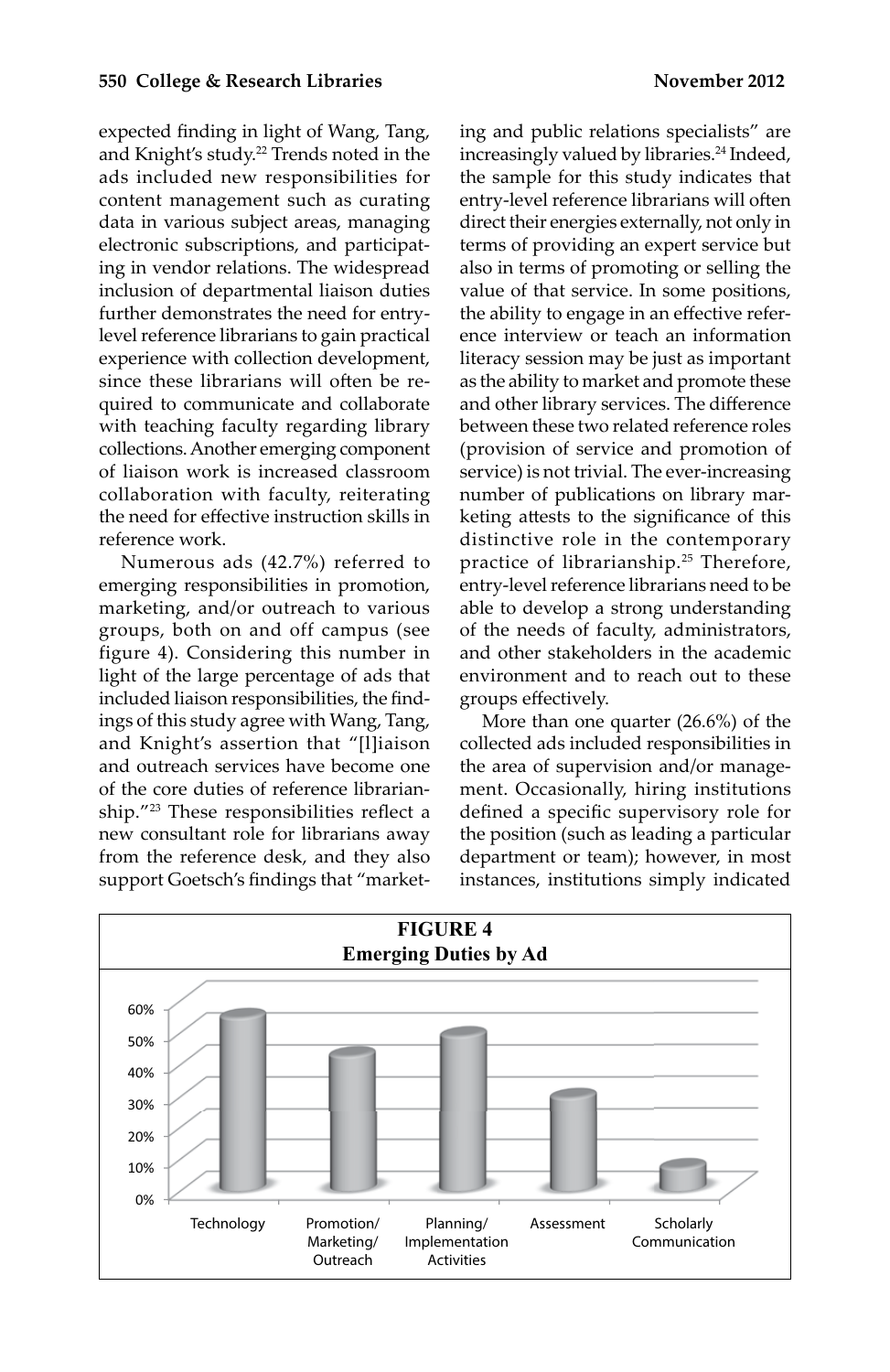that the open position would require supervision of staff or student workers without additional explanation. In their study of entry-level ads, Reeves and Hahn found that only 13.6 percent of ads required supervisory experience,<sup>26</sup> and Sproles and Ratledge found that the requirement for supervisory experience in entry-level ads decreased over a twentyyear period.<sup>27</sup> The findings of the present study likewise suggest that the majority of hiring institutions do not associate supervision with entry-level positions, as it is seldom included among listed job responsibilities. Additionally, the small number of ads requiring supervision of personnel indicates mergers of positions and services throughout academic libraries, concentrating supervision among a few key personnel.

On the other hand, nearly half of the job ads collected for this study (49.0%) included activities and responsibilities in project planning and implementation. While these duties do not necessarily involve direct supervision or management, they would likely require active participation and leadership within teams or work groups. In this sense, planning and implementation maintain a clear relationship with supervision and management, in that the skills associated with both categories are similar. Also, many of the aforementioned reference duties, such as collection development or instructional design, involve management, even if the word itself does not appear in a particular ad.

As a result, regardless of whether an entry-level position incorporates an explicit management role or includes duties in planning or implementation, successful job candidates will almost certainly be expected to perform effectively in these areas. As Joan Giesecke and Beth McNeil point out, team-based organizational approaches that encourage a "culture of cooperation" have become prevalent in libraries.28 The increasing emphasis on teams and shared leadership roles suggests that entry-level candidates should be ready to serve as leaders, at least on a limited basis in relation to various reference projects and tasks.

Studies by Lynch and Smith and Wang, Tang, and Knight emphasize the increasing importance of technology skills in librarian positions.<sup>29</sup> Of the job ads collected for this study, 54.7 percent included specific responsibilities with a technological focus. Jobs may require the development of Web-based reference materials (such as tutorials or subject guides) or more substantial responsibilities in Web management and/ or technical support. Additionally, many ads refer to responsibilities involving the integration of emerging technologies such as Web 2.0 tools into reference and instructional services, including the use of technology in embedded librarian roles. Thus, the findings from this study reiterate the central role of new and emerging technologies in academic librarianship, as well as the need for those entering the profession to learn specialized skills in these areas. Though not necessarily surprising, the emphasis on technology-related duties in many ads suggests that reference librarians also serve as technology specialists, highlighting once again the diversity and potential complexity of reference work.

As numerous publications indicate, assessment has emerged as a significant topic of discussion in the literature on academic libraries.30 In their introduction to a recent special issue of *Library Quarterly* focusing on the 2010 Library Assessment Conference, Martha Kyrillidou, Steve Hiller, and Jim Self note that the assessment of library services has become "integral" to the practice of librarianship; they argue that "the twenty-first century library cannot survive unless it develops and uses assessment techniques to ensure that we remain vital and necessary to the communities we serve."31 With academic libraries increasingly being held accountable for measuring their impact on learning,<sup>32</sup> it stands to reason that as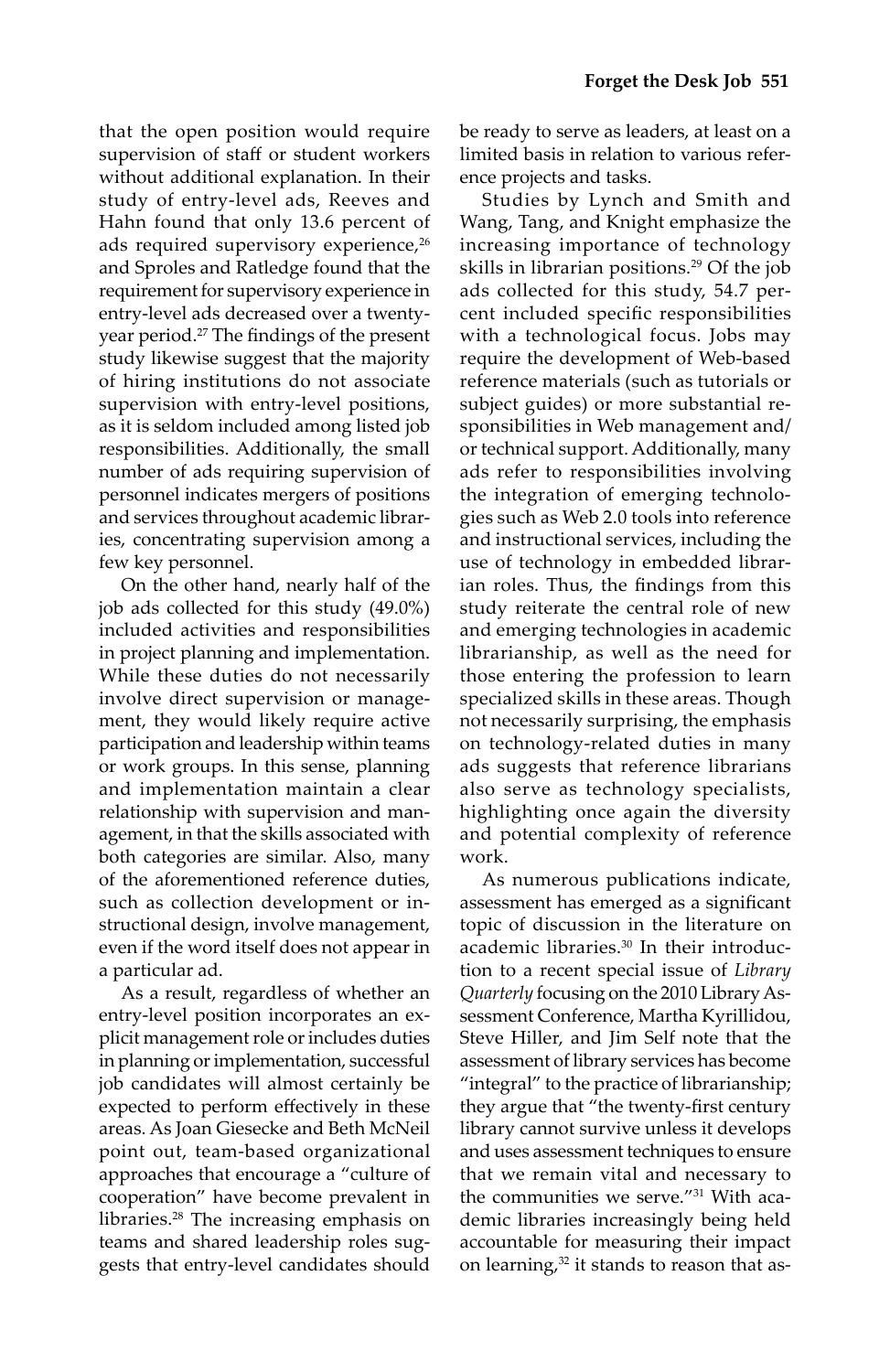sessment would emerge as a specifically articulated area of responsibility in job ads. The analysis revealed 29.7 percent of the ads collected for this study include responsibilities for assessing or evaluating library programs, services, and/or collections. In most cases, the word "assess" appears in a list of verbs associated with particular services, as in "plan, develop, maintain, and assess innovative instructional and outreach programs." At times, language related to assessment remains vague, as in the phrase "assessment of current practices." Nevertheless, this set of ads reflects the growing emphasis on assessment in the field. This push, which seems to be strengthening in reaction to institutional and cultural pressure toward accountability, suggests that the number of entry-level positions including assessment responsibilities will continue to rise in the coming years. Assessment is not merely the task of library administration but a shared responsibility in which entry-level librarians should be prepared to participate.

While not pervasive, scholarly communication (7.3% of ads) emerged as another significant trend, particularly in science subject specialist positions. This duty requires collection development and management skills, along with strong subject-based knowledge. Entry-level librarians may be expected to provide some measure of expertise and training in relation to data-sharing projects, open access initiatives, digital repositories, or related efforts. More than a third (39.1%) of the ads specifically addressed participation in shared governance. This percentage reflects academic librarianship's strong association with faculty status. In 2006, Jeanie Welch's survey of academic librarians at Doctoral/Research Intensive institutions found that 72.2 percent of positions have faculty status and that 86.5 percent were eligible to serve on campus committees.<sup>33</sup> These findings indicate that entry-level reference librarians may be expected to take on leadership roles within their institutions by serving on library

or campus governing bodies (such as a faculty senate). Also strongly correlated with faculty status, professional activity appeared in 41.7 percent of the collected ads. New graduates will often be expected to participate in professional library organizations and engage in scholarly publishing in the field. The degree to which a new reference librarian should participate in these activities is rarely defined in job ads and will likely vary from institution to institution.

### **Limitations of Study and Suggestions for Future Research**

As Hong Xu points out in an older study of reference and cataloging job ads, research of this nature can involve "too many uncontrollable variables to support far-reaching conclusions."34 With Xu's caveat in mind, this study primarily attempts to offer a broad perspective on the current responsibilities of entry-level academic reference librarians; however, certain limitations remain. This study does not address potential variations in job responsibilities based on unique institutional characteristics such as collection size, staff size, or institution type (for example: Carnegie classification or membership in the Association of Research Libraries). Given this limitation, future research on job trends could explore the impact of institutional characteristics on the nature of reference work at the entry level. Furthermore, because this study provides only a one-year analysis of entry-level trends, a longitudinal analysis is needed to determine which emerging responsibilities are of a lasting nature and which ones are more temporary. However, it should be noted that, due to the limited posting time of job ads on the Web, researchers interested in tracking changes over time would need to create, as Applegate calls it, a "personal repository" of ads.35 Still, a longitudinal study would certainly be of great value in understanding larger patterns in relation to the evolving professional responsibilities of academic reference librarians.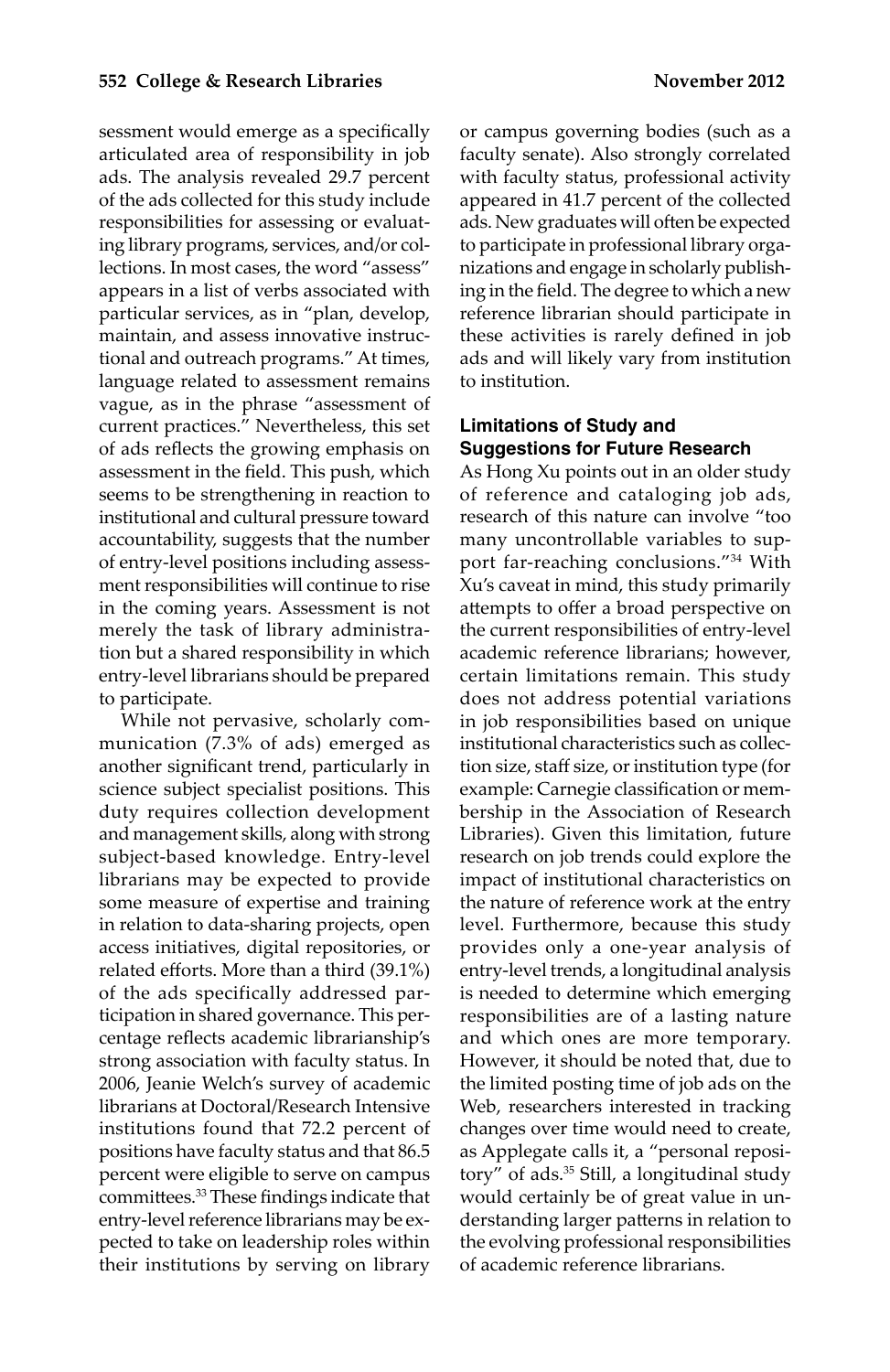### **Conclusion**

Overall, the findings revealed that entrylevel reference candidates should be prepared for an extraordinarily diverse range of responsibilities. As such, these responsibilities will likely require potentially very different, albeit related, skill sets. An entry-level reference librarian may serve as a classroom teacher, instructional designer, research assistant, collection specialist, data curator, communications expert, marketing consultant, program supervisor, project manager, Web developer, and/or professional scholar, in addition to other reference tasks. In a few instances, entry-level reference positions include responsibilities in cataloging, circulation, or other areas far outside the traditional realm of a reference department. This concurs with Wang, Tang, and Knight's discovery that many "new duties and responsibilities are added to reference positions" over time.36

The primary duties still strongly reflect the traditional duties of reference, instruction, liaison, and collection development. However, more traditional supervision duties are being replaced with project management and implementation skills, which are not traditionally associated with entry-level reference jobs. This finding, coupled with the increased push for marketing and promotion of library services, lends credence to Mark Winston and Gretchen Ebeler Hazlin's argument that library and information science educational programs should emphasize marketing in the teaching of management and leadership skills.37

Furthermore, the pervasive combination of reference and information literacy duties underscores the need for entry-level candidates to gain practical teaching experience. This finding supports the assertion, as noted in a study by Sproles, Johnson, and Farison, that library science programs should fully integrate information literacy instruction as a key component of the reference curriculum.38 While building and maintaining general and specialized collections

remain central to reference work, Joanne Oud's recent survey of new academic librarians suggests that many feel unprepared for these duties.<sup>39</sup> In Oud's study, "respondents mentioned frequently that they had little training in this area [collection development] in library school and that their on-the-job training was lacking or inadequate."40 It would certainly be prudent, then, for library science students interested in reference to seek opportunities to learn about and practice collection development activities, even if such opportunities are limited in scope.

Newer trends highlighted in this study indicate that technology-related skills are being sought. Librarians with skills in electronic data management, data curation, embedded librarianship, electronic publishing, and scholarly communication will be in increasing demand. Candidates need to possess a specialized skill set, display thorough subject knowledge, and stay abreast of current trends in librarianship and their subject disciplines. Based on the expectation that new librarians will be expected to contribute to the profession, new librarians should seek opportunities to be involved in professional organizations as well as opportunities to learn about research methods and publishing in academic librarianship while still enrolled in library school.

Although it is not within the scope of this study to address whether the number and variety of stated responsibilities for entry-level positions are unrealistic or impractical, hiring institutions may want to consider the major priorities for entrylevel positions, as well as the amount of on-the-job training and professional development they will be able to provide for new hires in these positions. If an institution truly wishes to hire an entry-level reference librarian with new ideas and fresh perspectives, then that institution should offer adequate support or mentoring to ensure that the new librarian can succeed in what is, as this study clearly demonstrates, the complex, multifaceted job of reference librarianship.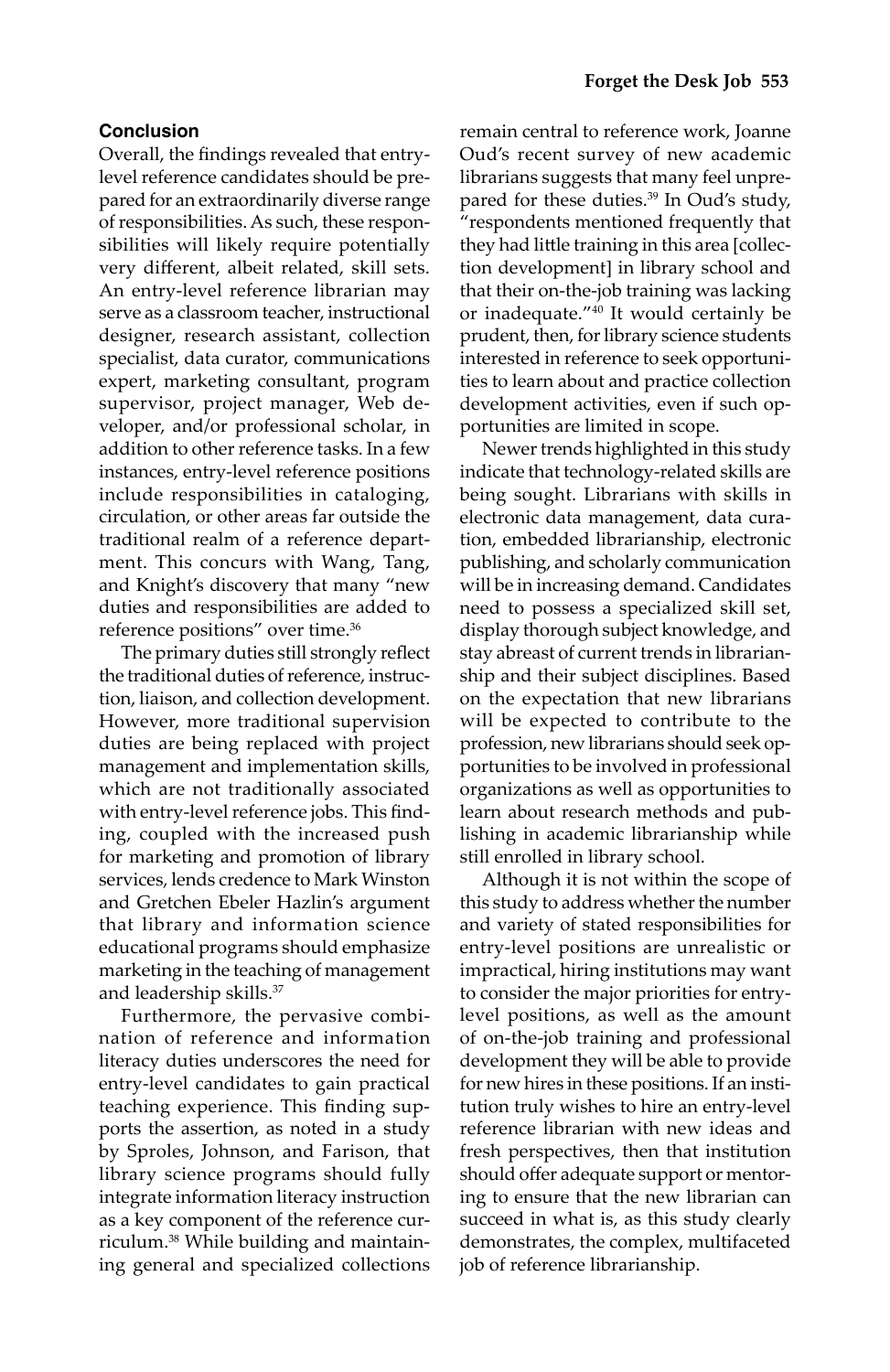#### **Notes**

1. Theresa Bruno, "It Isn't Just Me: A Story of Four Recent Library Science Graduates on the Prowl for Their First Librarian Job," *Indiana Libraries* 28, no. 2 (2009): 20.

2. Bruno, "It Isn't Just Me," 20.

3. Rachel Holt and Adrienne L. Strock, "The Entry-Level Gap," *Library Journal* 130, no. 8 (2005); David Conners and Laena McCarthy, "The Jobs Can Be Found," *Library Journal* 132, no. 14 (2007); Rachel Holt and Adrienne L. Strock, "The Entry-Level Gap, Revisited," *Library Journal* 132, no. 16 (2007).

4. Sarah K. Steiner and M. Leslie Madden, *The Desk and Beyond: Next Generation Reference Services* (Chicago: Association of College and Research Libraries, 2008), v–vi.

5. Steiner and Madden, *The Desk and Beyond*; Diane Zabel, *Reference Reborn: Breathing New Life into Public Services Librarianship* (Santa Barbara: Libraries Unlimited, 2011).

6. Beverly P. Lynch and Kimberley Robles Smith, "The Changing Nature of Work in Academic Libraries," *College & Research Libraries* 62, no. 5 (2001).

7. Karen S. Croneis and Pat Henderson, "Electronic and Digital Librarian Positions: A Content Analysis of Announcements from 1990 through 2000," *The Journal of Academic Librarianship* 28, no. 4 (2002).

8. Lori A. Goetsch, "Reinventing Our Work: New and Emerging Roles for Academic Librarians," *Journal of Library Administration* 48, no. 2 (2008).

9. Goetsch, "Reinventing Our Work," 167.

10. John J. Meier, "Are Today's Science and Technology Librarians Being Overtasked? An Analysis of Job Responsibilities in Recent Advertisements on the ALA Joblist Web Site," *Science & Technology Libraries* 29, no. 1/2 (2010).

11. Hanrong Wang, Yingqi Tang, and Carley Knight, "Contemporary Development of Academic Reference Librarianship in the United States: A 44-Year Content Analysis," *Journal of Academic Librarianship* 36, no. 6 (2010).

12. Wang, Tang, and Knight, "Contemporary Development of Academic Reference Librarianship," 493.

13. David W. Reser and Anita P. Schuneman, "The Academic Library Job Market: A Content Analysis Comparing Public and Technical Services," *College & Research Libraries* 53, no. 1 (1992).

14. Reser and Schuneman, "The Academic Library Job Market," 53.

15. Penny M. Beile and Megan M. Adams, "Other Duties as Assigned: Emerging Trends in the Academic Library Job Market," *College & Research Libraries* 61, no. 4 (2000).

16. Claudene Sproles and David Ratledge, "An Analysis of Entry-Level Librarian Ads Published in *American Libraries*, 1982–2002," *Electronic Journal of Academic & Special Librarianship* 5, no. 2/3 (2004).

17. Robert K. Reeves and Trudi Bellardo Hahn, "Job Advertisements for Recent Graduates: Advising, Curriculum, and Job-Seeking Implications," *Journal of Education for Library & Information Science* 51, no. 2 (2010).

18. Rachel Applegate, "Job Ads, Jobs, and Researchers: Searching for Valid Sources," *Library & Information Science Research* 32, no. 2 (2010): 168.

19. Sproles and Ratledge, "An Analysis of Entry-Level Librarian Ads."

20. Meier, "Are Today's Science and Technology Librarians Being Overtasked?"

21. Sproles and Ratledge, "An Analysis of Entry-Level Librarian Ads."

22. Wang, Tang, and Knight, "Contemporary Development of Academic Reference Librarianship."

23. Wang, Tang, and Knight, "Contemporary Development of Academic Reference Librarianship," 493.

24. Goetsch, "Reinventing Our Work," 179.

25. For example, the American Library Association has published a number of books on marketing academic library services, including Jeannette A. Woodward, *Creating the Customer-Driven Academic Library* (Chicago: American Library Association, 2009), and Brian Mathews, *Marketing Today's Academic Library: A Bold New Approach to Communicating with Students* (Chicago: American Library Association, 2009).

26. Reeves and Hahn, "Job Advertisements for Recent Graduates," 116.

27. Sproles and Ratledge, "An Analysis of Entry-Level Librarian Ads."

28. Joan Giesecke and Beth McNeil, *Fundamentals of Library Supervision* (Chicago: American Library Association, 2010), 47.

29. Lynch and Smith, "The Changing Nature of Work in Academic Libraries"; Wang, Tang, and Knight, "Contemporary Development of Academic Reference Librarianship."

30. Joseph R. Matthews, *Library Assessment in Higher Education* (Westport, Conn.: Libraries